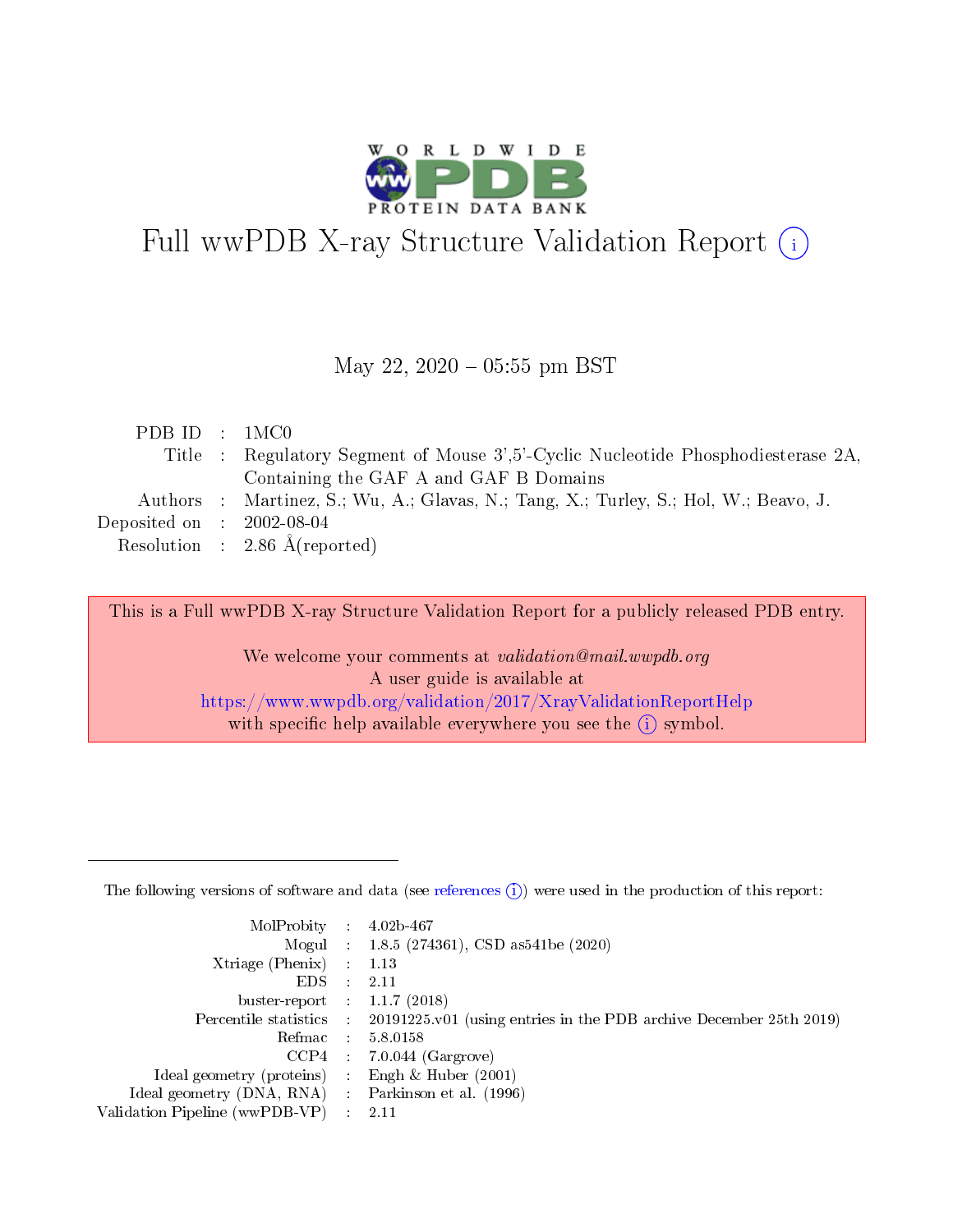# 1 [O](https://www.wwpdb.org/validation/2017/XrayValidationReportHelp#overall_quality)verall quality at a glance  $(i)$

The following experimental techniques were used to determine the structure: X-RAY DIFFRACTION

The reported resolution of this entry is 2.86 Å.

Percentile scores (ranging between 0-100) for global validation metrics of the entry are shown in the following graphic. The table shows the number of entries on which the scores are based.



| Metric                | Whole archive<br>$(\#\text{Entries})$ | Similar resolution<br>$(\#\text{Entries}, \text{resolution range}(\text{\AA}))$ |
|-----------------------|---------------------------------------|---------------------------------------------------------------------------------|
| $R_{free}$            | 130704                                | 3168 (2.90-2.82)                                                                |
| Clashscore            | 141614                                | 3438 (2.90-2.82)                                                                |
| Ramachandran outliers | 138981                                | $3348(2.90-2.82)$                                                               |
| Sidechain outliers    | 138945                                | $3351 (2.90 - 2.82)$                                                            |
| RSRZ outliers         | 127900                                | $3103(2.90-2.82)$                                                               |

The table below summarises the geometric issues observed across the polymeric chains and their fit to the electron density. The red, orange, yellow and green segments on the lower bar indicate the fraction of residues that contain outliers for  $>=3, 2, 1$  and 0 types of geometric quality criteria respectively. A grey segment represents the fraction of residues that are not modelled. The numeric value for each fraction is indicated below the corresponding segment, with a dot representing fractions  $\epsilon=5\%$  The upper red bar (where present) indicates the fraction of residues that have poor fit to the electron density. The numeric value is given above the bar.

| Mol | nain i | Length |     | Quality of chain       |
|-----|--------|--------|-----|------------------------|
|     |        |        | 5%  |                        |
|     | . .    | 368    | 54% | 33%<br>6%<br><b>7%</b> |

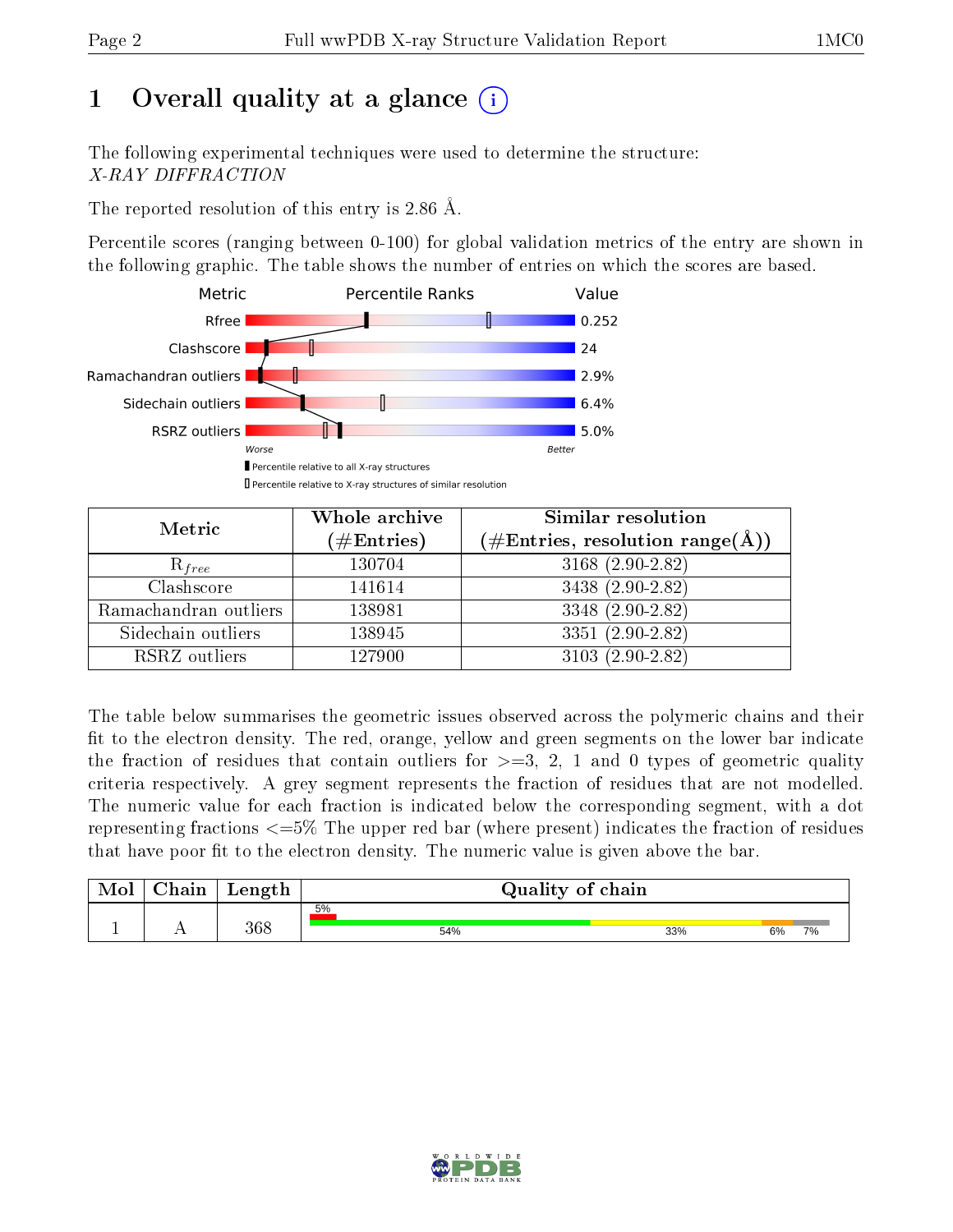# 2 Entry composition (i)

There are 3 unique types of molecules in this entry. The entry contains 2727 atoms, of which 0 are hydrogens and 0 are deuteriums.

In the tables below, the ZeroOcc column contains the number of atoms modelled with zero occupancy, the AltConf column contains the number of residues with at least one atom in alternate conformation and the Trace column contains the number of residues modelled with at most 2 atoms.

Molecule 1 is a protein called 3',5'-cyclic nucleotide phosphodiesterase 2A.

| Mol | Chain   Residues | Atoms               |      |     |      | ZeroOcc   AltConf   Trace |  |  |
|-----|------------------|---------------------|------|-----|------|---------------------------|--|--|
|     | 341              | $\rm Total$<br>2666 | 1687 | 441 | -521 |                           |  |  |

There are 8 discrepancies between the modelled and reference sequences:

| Chain | Residue | Modelled   | Actual | Comment               | Reference         |
|-------|---------|------------|--------|-----------------------|-------------------|
| А     | 567     | <b>LEU</b> |        | <b>EXPRESSION TAG</b> | <b>UNP P60618</b> |
| А     | 568     | <b>GLU</b> |        | <b>EXPRESSION TAG</b> | <b>UNP P60618</b> |
| А     | 569     | <b>HIS</b> |        | <b>EXPRESSION TAG</b> | <b>UNP P60618</b> |
| А     | 570     | <b>HIS</b> |        | <b>EXPRESSION TAG</b> | <b>UNP P60618</b> |
| А     | 571     | <b>HIS</b> |        | EXPRESSION TAG        | <b>UNP P60618</b> |
| А     | 572     | <b>HIS</b> |        | <b>EXPRESSION TAG</b> | <b>UNP P60618</b> |
|       | 573     | <b>HIS</b> |        | <b>EXPRESSION TAG</b> | <b>UNP P60618</b> |
|       | 574     | <b>HIS</b> |        | <b>EXPRESSION TAG</b> | <b>UNP P60618</b> |

 Molecule 2 is CYCLIC GUANOSINE MONOPHOSPHATE (three-letter code: PCG) (formula:  $C_{10}H_{12}N_5O_7P$ ).



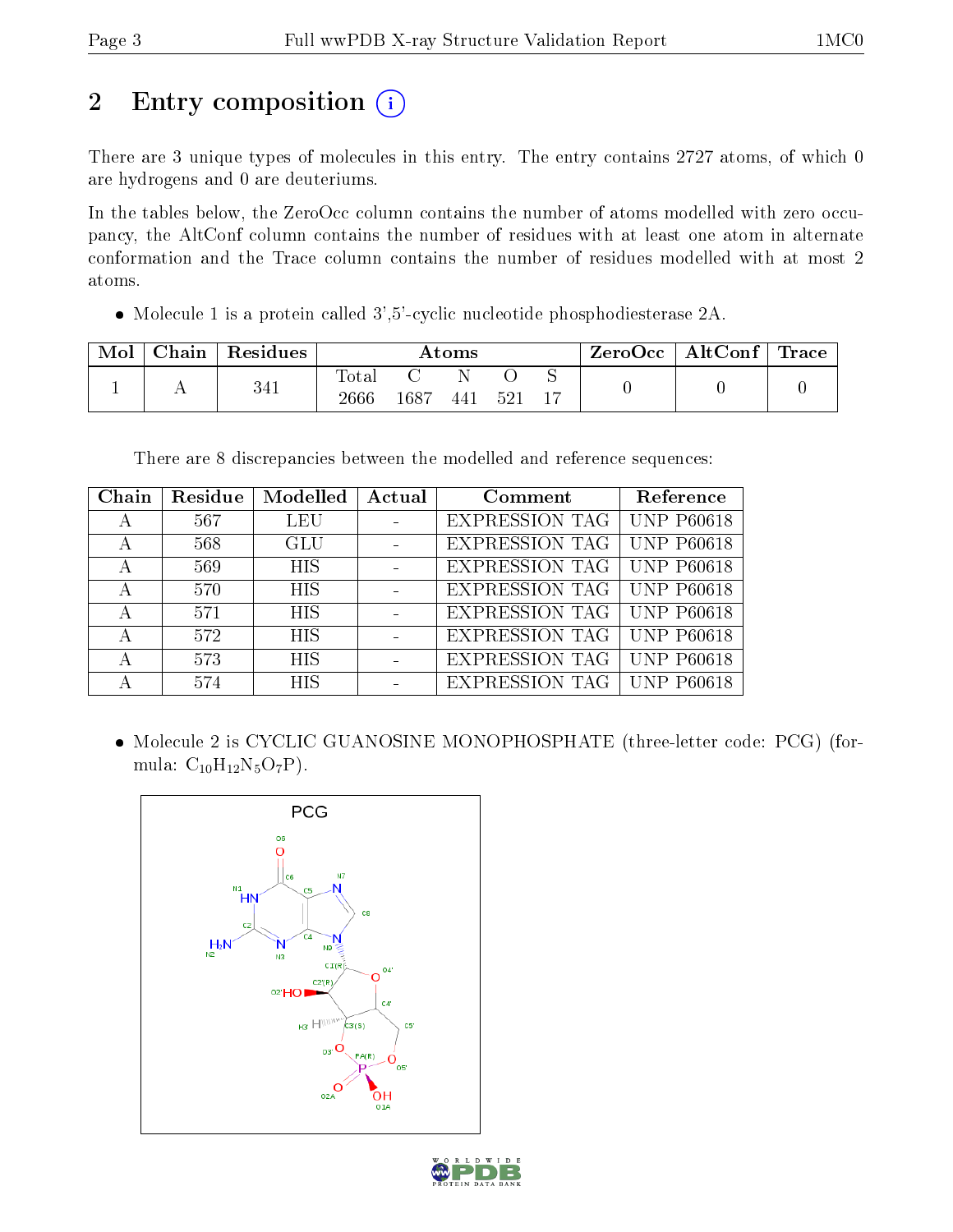| $\operatorname{Mol}$ | $\mid$ Chain $\mid$ Residues | Atoms       |    |  |  | $ZeroOcc$   AltConf |  |  |
|----------------------|------------------------------|-------------|----|--|--|---------------------|--|--|
|                      |                              | Total C N O |    |  |  |                     |  |  |
|                      |                              |             | 10 |  |  |                     |  |  |

 $\bullet\,$  Molecule 3 is water.

|  | $\text{Mol}$   Chain   Residues | Atoms             | $ZeroOcc \mid AltConf$ |  |
|--|---------------------------------|-------------------|------------------------|--|
|  |                                 | $\rm Total$<br>38 |                        |  |

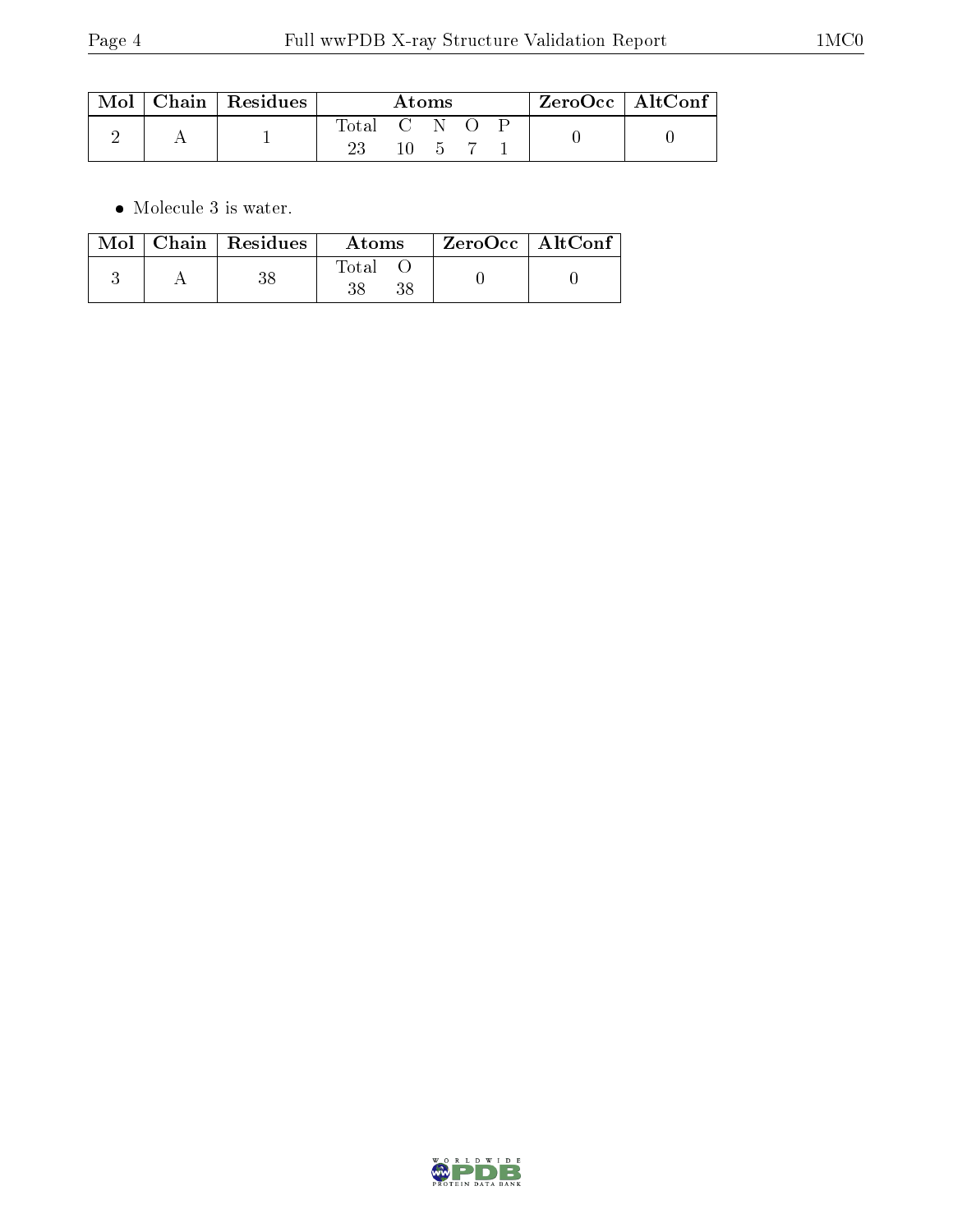# 3 Residue-property plots  $(i)$

These plots are drawn for all protein, RNA and DNA chains in the entry. The first graphic for a chain summarises the proportions of the various outlier classes displayed in the second graphic. The second graphic shows the sequence view annotated by issues in geometry and electron density. Residues are color-coded according to the number of geometric quality criteria for which they contain at least one outlier: green  $= 0$ , yellow  $= 1$ , orange  $= 2$  and red  $= 3$  or more. A red dot above a residue indicates a poor fit to the electron density (RSRZ  $> 2$ ). Stretches of 2 or more consecutive residues without any outlier are shown as a green connector. Residues present in the sample, but not in the model, are shown in grey.



• Molecule 1: 3',5'-cyclic nucleotide phosphodiesterase 2A

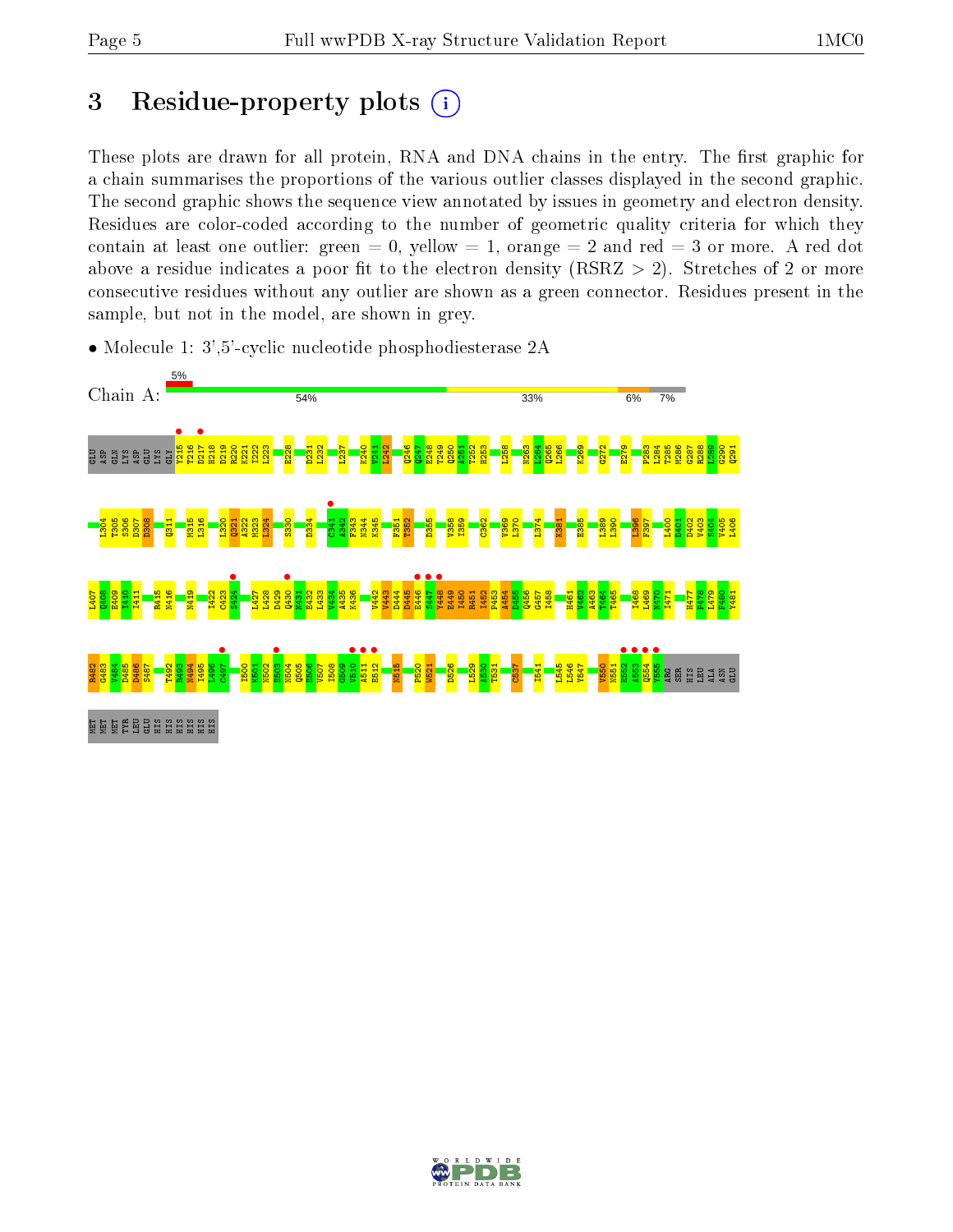# 4 Data and refinement statistics  $(i)$

| Property                                                             | <b>Value</b>                                        | Source     |
|----------------------------------------------------------------------|-----------------------------------------------------|------------|
| Space group                                                          | F 2 2 2                                             | Depositor  |
| Cell constants                                                       | $136.20\text{\AA}$<br>134.20Å<br>$149.10\text{\AA}$ |            |
| a, b, c, $\alpha$ , $\beta$ , $\gamma$                               | $90.00^\circ$<br>$90.00^\circ$<br>$90.00^\circ$     | Depositor  |
| Resolution $(A)$                                                     | 19.97<br>$-2.86$                                    | Depositor  |
|                                                                      | 19.97<br>$-2.86$                                    | <b>EDS</b> |
| % Data completeness                                                  | $96.2(19.97-2.86)$                                  | Depositor  |
| (in resolution range)                                                | $96.3(19.97-2.86)$                                  | <b>EDS</b> |
| $R_{merge}$                                                          | (Not available)                                     | Depositor  |
| $\mathrm{R}_{sym}$                                                   | 0.06                                                | Depositor  |
| $\langle I/\sigma(I) \rangle^{-1}$                                   | 2.73 (at $2.88\text{\AA}$ )                         | Xtriage    |
| Refinement program                                                   | $\overline{\text{CNS} 1.0}$                         | Depositor  |
|                                                                      | 0.221<br>0.266<br>$\sim$                            | Depositor  |
| $R, R_{free}$                                                        | 0.215<br>0.252<br>$\overline{\phantom{a}}$          | DCC        |
| $R_{free}$ test set                                                  | 756 reflections $(4.95\%)$                          | wwPDB-VP   |
| Wilson B-factor $(A^2)$                                              | 76.1                                                | Xtriage    |
| Anisotropy                                                           | 0.753                                               | Xtriage    |
| Bulk solvent $k_{sol}(e/\mathring{A}^3)$ , $B_{sol}(\mathring{A}^2)$ | $0.30\,$ , $54.5\,$                                 | <b>EDS</b> |
| L-test for twinning <sup>2</sup>                                     | $>$ = 0.50, < $L^2$ > = 0.33<br>< L                 | Xtriage    |
| Estimated twinning fraction                                          | $0.021$ for $-k,-h,-l$                              | Xtriage    |
| $F_o, F_c$ correlation                                               | 0.95                                                | <b>EDS</b> |
| Total number of atoms                                                | 2727                                                | wwPDB-VP   |
| Average B, all atoms $(A^2)$                                         | 88.0                                                | wwPDB-VP   |

Xtriage's analysis on translational NCS is as follows: The largest off-origin peak in the Patterson function is  $6.10\%$  of the height of the origin peak. No significant pseudotranslation is detected.

<sup>&</sup>lt;sup>2</sup>Theoretical values of  $\langle |L| \rangle$ ,  $\langle L^2 \rangle$  for acentric reflections are 0.5, 0.333 respectively for untwinned datasets, and 0.375, 0.2 for perfectly twinned datasets.



<span id="page-5-1"></span><span id="page-5-0"></span><sup>1</sup> Intensities estimated from amplitudes.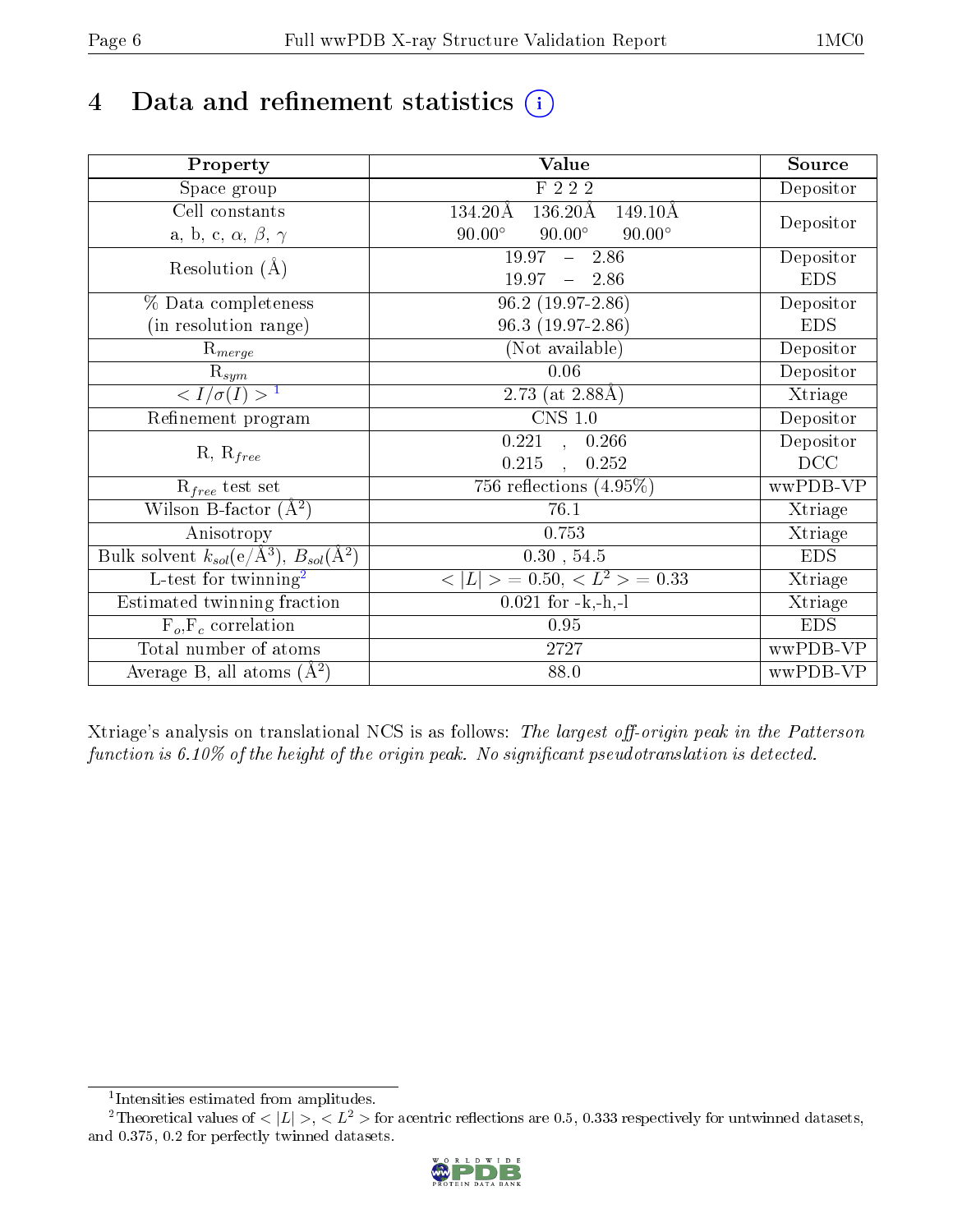# 5 Model quality  $(i)$

# 5.1 Standard geometry (i)

Bond lengths and bond angles in the following residue types are not validated in this section: PCG

The Z score for a bond length (or angle) is the number of standard deviations the observed value is removed from the expected value. A bond length (or angle) with  $|Z| > 5$  is considered an outlier worth inspection. RMSZ is the root-mean-square of all Z scores of the bond lengths (or angles).

|  | $Mol$   Chain |      | Bond lengths                    | Bond angles |        |  |
|--|---------------|------|---------------------------------|-------------|--------|--|
|  |               |      | RMSZ $ #Z  > 5$ RMSZ $ #Z  > 5$ |             |        |  |
|  |               | 0.40 | 0/2708                          | 0.63        | 0/3672 |  |

There are no bond length outliers.

There are no bond angle outliers.

There are no chirality outliers.

There are no planarity outliers.

### 5.2 Too-close contacts  $(i)$

In the following table, the Non-H and H(model) columns list the number of non-hydrogen atoms and hydrogen atoms in the chain respectively. The H(added) column lists the number of hydrogen atoms added and optimized by MolProbity. The Clashes column lists the number of clashes within the asymmetric unit, whereas Symm-Clashes lists symmetry related clashes.

| Mol |      |      |       | Chain   Non-H   H(model)   H(added)   Clashes   Symm-Clashes |
|-----|------|------|-------|--------------------------------------------------------------|
|     | 2666 | 2637 | 199   |                                                              |
|     |      |      |       |                                                              |
|     | 38   |      |       |                                                              |
|     | 9797 | 2648 | 1 2 Q |                                                              |

The all-atom clashscore is defined as the number of clashes found per 1000 atoms (including hydrogen atoms). The all-atom clashscore for this structure is 24.

All (129) close contacts within the same asymmetric unit are listed below, sorted by their clash magnitude.

| Atom-1             | Atom-2           | Interatomic<br>distance $(A)$ | 7lash<br>overlap $(A)$ |
|--------------------|------------------|-------------------------------|------------------------|
| $1: A:451:AR$ G NE | $1:$ A:451:ARG·H | l.65                          | 0.93                   |

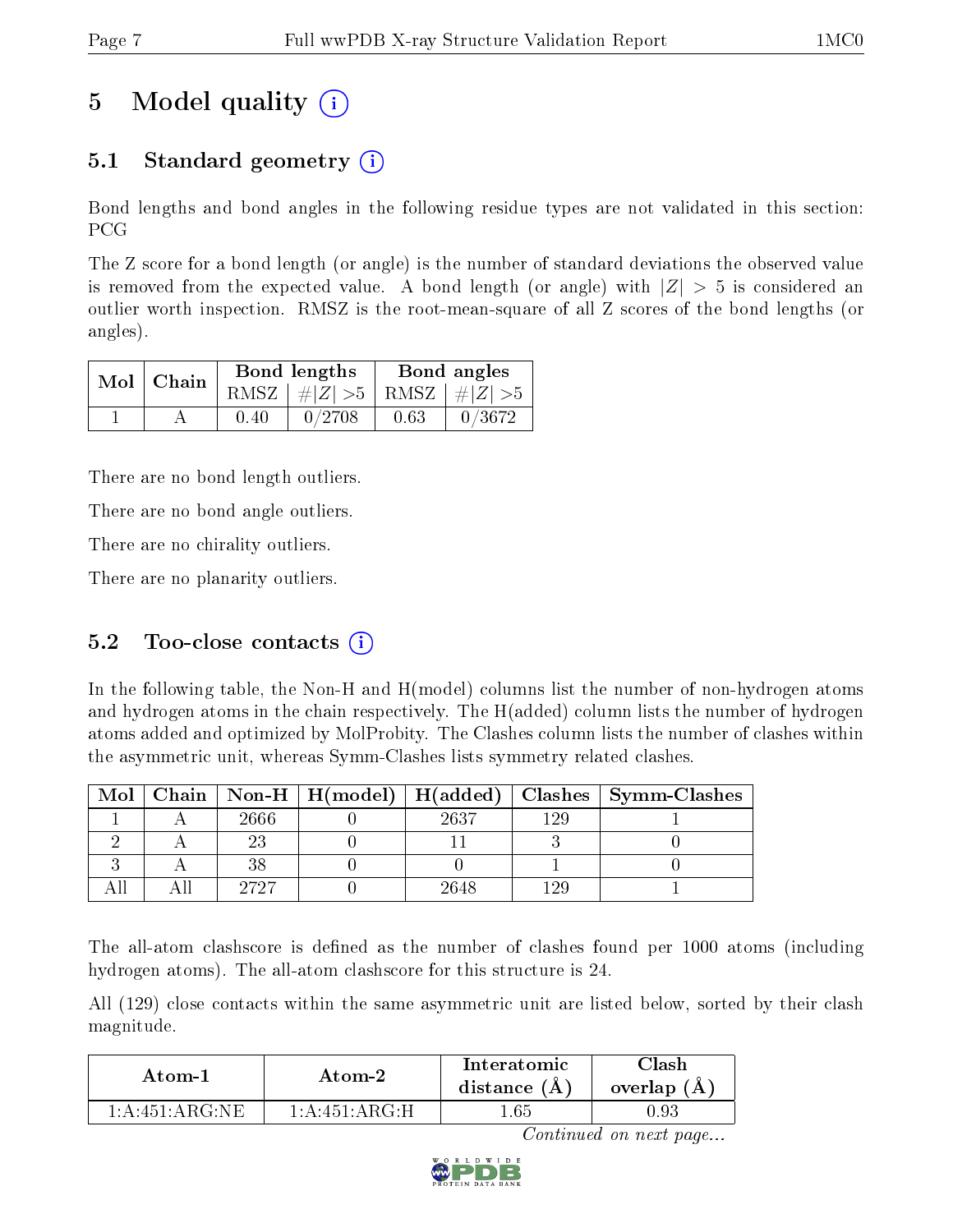|                              | сонинией јтоні ртеvious раде<br>Clash<br>Interatomic |                  |               |  |  |  |  |  |
|------------------------------|------------------------------------------------------|------------------|---------------|--|--|--|--|--|
| Atom-1                       | Atom-2                                               | distance $(\AA)$ | overlap $(A)$ |  |  |  |  |  |
| 1: A:547:TYR:HA              | 1:A:550:VAL:HG22                                     | 1.51             | 0.92          |  |  |  |  |  |
| 1: A:449: GLU: HG2           | 1: A:450: ILE:H                                      | 1.41             | 0.86          |  |  |  |  |  |
| 1:A:444:ASP:O                | 1:A:445:ASP:HB2                                      | 1.77             | 0.83          |  |  |  |  |  |
| 1:A:381:LYS:O                | 1:A:385:GLU:HG3                                      | 1.80             | 0.82          |  |  |  |  |  |
| 1: A:284:LEU:HD22            | 1: A:290: GLY:HA2                                    | 1.60             | 0.82          |  |  |  |  |  |
| 1:A:494:ASN:ND2              | 1: A:521:TRP:HA                                      | 1.95             | 0.80          |  |  |  |  |  |
| 1:A:411:IE:H <sub>D12</sub>  | 1:A:511:ALA:HB1                                      | 1.63             | 0.79          |  |  |  |  |  |
| 1: A:216:THR:HA              | 1:A:219:ASP:HB2                                      | 1.64             | 0.78          |  |  |  |  |  |
| 1: A:305:THR:HB              | 1: A:308: ASP:OD1                                    | 1.84             | 0.78          |  |  |  |  |  |
| 1:A:492:THR:HG21             | 1:A:495:ILE:HD11                                     | 1.67             | 0.75          |  |  |  |  |  |
| 1: A: 453: PRO:HG2           | 1:A:456:GLN:HB3                                      | 1.71             | 0.73          |  |  |  |  |  |
| 1:A:427:LEU:HD13             | 1:A:436:LYS:HB2                                      | 1.68             | 0.73          |  |  |  |  |  |
| 1:A:396:LEU:O                | $1:\overline{A}:396:\text{LEU}:HD22$                 | 1.88             | 0.72          |  |  |  |  |  |
| 1: A:481: TYR: CZ            | 1:A:483:GLY:HA3                                      | $2.25\,$         | 0.71          |  |  |  |  |  |
| 1:A:435:ALA:HB3              | 1:A:450:ILE:HB                                       | 1.73             | 0.70          |  |  |  |  |  |
| 1: A:305:THR:HG22            | 1: A:306: SER: N                                     | 2.07             | 0.70          |  |  |  |  |  |
| 1: A:397:PHE:HA              | 1: A:400:LEU:HD23                                    | 1.75             | 0.68          |  |  |  |  |  |
| $1:A:269:LYS:H\overline{E2}$ | 1: A:279: GLU:OE2                                    | 1.94             | 0.68          |  |  |  |  |  |
| 1: A: 323:MET:HG2            | 1:A:324:LEU:N                                        | 2.09             | 0.67          |  |  |  |  |  |
| 1: A:428: LEU: HD11          | 1:A:454:ALA:CB                                       | 2.24             | 0.67          |  |  |  |  |  |
| 1:A:288:ARG:NH1              | 1:A:291:GLN:HB3                                      | 2.09             | 0.67          |  |  |  |  |  |
| 1:A:428:LEU:HD11             | 1:A:454:ALA:HB2                                      | 1.76             | 0.67          |  |  |  |  |  |
| 1: A:500: ILE:O              | 1:A:508:ILE:HG12                                     | 1.96             | 0.66          |  |  |  |  |  |
| 1:A:220:ARG:HG3              | 1:A:221:LYS:N                                        | 2.11             | 0.64          |  |  |  |  |  |
| 1: A: 305: THR: HG22         | 1:A:307:ASP:H                                        | 1.63             | 0.64          |  |  |  |  |  |
| 1:A:411:ILE:CD1              | 1:A:511:ALA:HB1                                      | 2.27             | 0.64          |  |  |  |  |  |
| 1:A:458:ILE:HG23             | 1:A:469:LEU:HD23                                     | 1.80             | 0.63          |  |  |  |  |  |
| 1:A:452:ILE:HG12             | 1: A: 453: PRO: HD2                                  | 1.82             | 0.62          |  |  |  |  |  |
| 1:A:222:ILE:HD11             | 1:A:362:CYS:HA                                       | 1.83             | 0.61          |  |  |  |  |  |
| 1: A:406: LEU:HD23           | 1:A:407:LEU:H                                        | 1.66             | 0.60          |  |  |  |  |  |
| 1:A:397:PHE:O                | 1:A:400:LEU:H <sub>D23</sub>                         | 2.02             | 0.59          |  |  |  |  |  |
| 1: A:547:TYR:HA              | 1: A:550: VAL: CG2                                   | 2.29             | 0.59          |  |  |  |  |  |
| 1: A:397:PHE:HA              | 1: A:400:LEU:CD2                                     | 2.35             | 0.57          |  |  |  |  |  |
| 1:A:252:THR:HG22             | 1:A:253:HIS:CE1                                      | 2.40             | 0.57          |  |  |  |  |  |
| 1:A:435:ALA:O                | 1: A:443: VAL: HG21                                  | 2.05             | 0.57          |  |  |  |  |  |
| 1: A:215: TYR:O              | 1:A:218:HIS:N                                        | 2.38             | 0.57          |  |  |  |  |  |
| 1: A:285:THR:O               | 1:A:287:GLY:N                                        | 2.33             | 0.57          |  |  |  |  |  |
| 1: A:502: ASN:HB3            | 1:A:508:ILE:HG21                                     | 1.87             | 0.56          |  |  |  |  |  |
| 1:A:457:GLY:HA2              | 1:A:479:LEU:O                                        | 2.05             | 0.56          |  |  |  |  |  |
| 1: A: 237: LEU: HB3          | 1:A:370:LEU:HD22                                     | 1.89             | 0.55          |  |  |  |  |  |
| 1: A:305:THR:CG2             | $1: A:306:\overline{\text{SER}}:\overline{\text{N}}$ | 2.70             | 0.54          |  |  |  |  |  |

Continued from previous page.

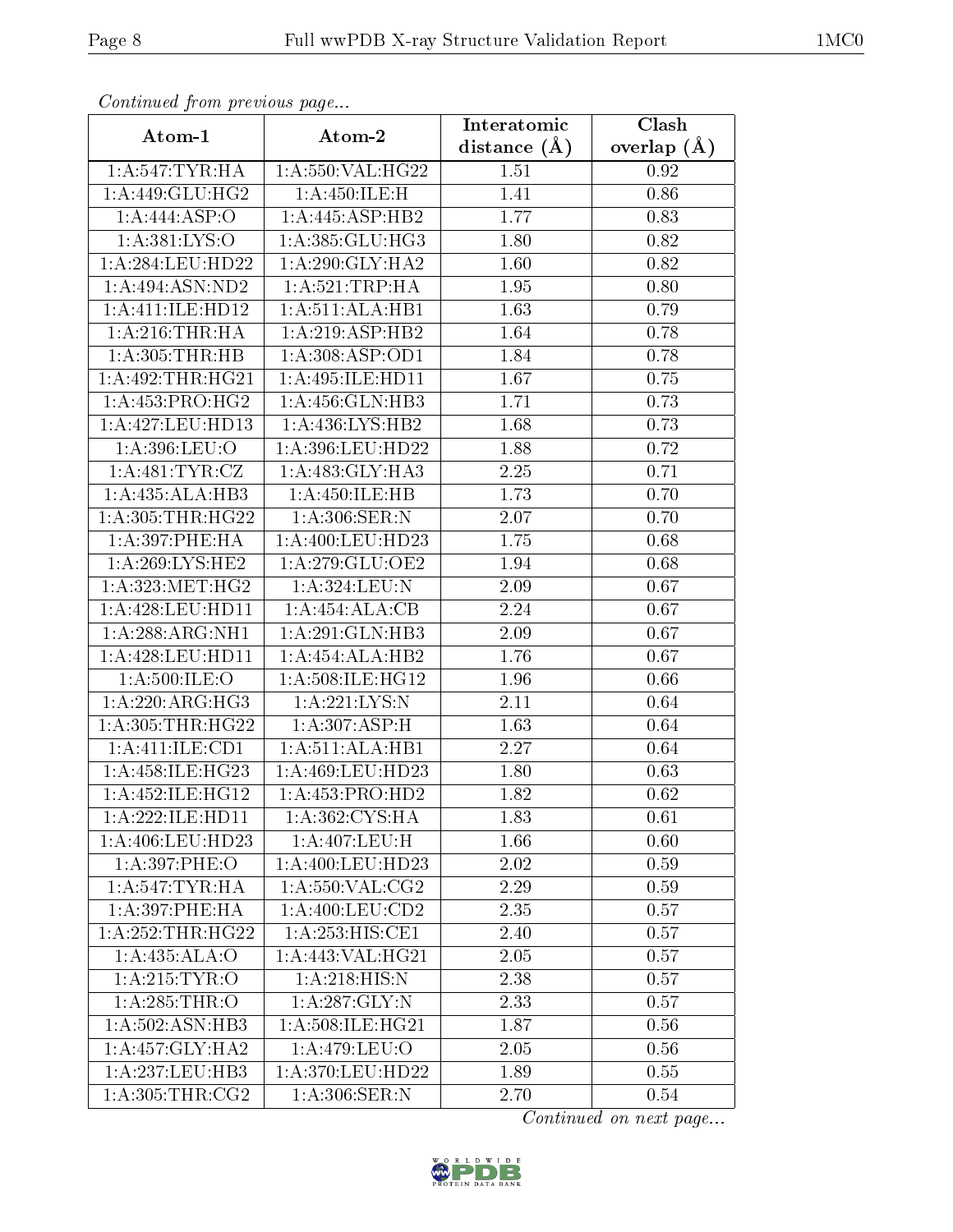| Commaca jibin previous page        |                             | Interatomic       | Clash         |  |
|------------------------------------|-----------------------------|-------------------|---------------|--|
| Atom-1                             | Atom-2                      | distance $(A)$    | overlap $(A)$ |  |
| 1: A:311: GLN: HG3                 | 1: A:315:MET:CE             | 2.37              | 0.54          |  |
| 1:A:415:ARG:NH1                    | 1:A:416:ASN:OD1             | 2.40              | 0.54          |  |
| 1: A:316:LEU:HD11                  | 1: A:343:PHE:CD2            | 2.43              | 0.54          |  |
| 1:A:512:GLU:OE2                    | $2:A:160:PCG:\overline{H3}$ | 2.06              | 0.54          |  |
| 1:A:451:ARG:CD                     | 1:A:451:ARG:H               | 2.21              | $0.54\,$      |  |
| 1:A:304:LEU:HB3                    | 1:A:308:ASP:HB2             | 1.90              | 0.54          |  |
| 1: A:451: ARG: NE                  | 1: A:451: ARG: N            | 2.48              | $0.54\,$      |  |
| 1: A:266:LEU:HG                    | 1:A:284:LEU:HD21            | 1.91              | 0.53          |  |
| 1:A:402:ASP:HB3                    | 1:A:405:VAL:HG23            | 1.91              | 0.53          |  |
| 1: A:546:LEU:HD23                  | 1: A:546:LEU:C              | 2.29              | 0.53          |  |
| 1:A:237:LEU:HB3                    | 1: A:370:LEU:CD2            | 2.39              | 0.53          |  |
| 1: A:505: GLN: HG2                 | 1: A: 505: GLN:O            | 2.09              | $0.52\,$      |  |
| 1:A:288:ARG:HH11                   | 1:A:291:GLN:HB3             | 1.74              | $0.52\,$      |  |
| 1: A:249:THR:O                     | 1:A:250:GLN:HB3             | 2.09              | 0.52          |  |
| 1:A:502:ASN:OD1                    | 1:A:504:ASN:HB2             | 2.10              | 0.52          |  |
| 1: A:403: VAL:O                    | 1:A:407:LEU:HB2             | 2.10              | 0.51          |  |
| 1:A:541:ILE:O                      | 1: A:545:LEU:HG             | 2.11              | 0.51          |  |
| 1:A:321:GLN:HE21                   | 1:A:322:ALA:HB2             | 1.76              | 0.51          |  |
| 1: A: 456: GLN: CG                 | 1:A:457:GLY:N               | 2.74              | 0.51          |  |
| 1:A:494:ASN:HD22                   | 1: A:521:TRP:HA             | 1.75              | 0.51          |  |
| 1:A:477:HIS:CD2                    | 1:A:479:LEU:H               | $\overline{2.29}$ | 0.51          |  |
| 1: A:481:TYR:CE2                   | 1: A:483: GLY:HA3           | 2.47              | 0.50          |  |
| 1: A:266:LEU:HG                    | 1:A:284:LEU:CD2             | 2.42              | 0.50          |  |
| 1:A:403:VAL:O                      | 1:A:406:LEU:HD23            | 2.11              | 0.50          |  |
| 1:A:330:SER:O                      | 1:A:334:ASP:HA              | 2.13              | 0.49          |  |
| 1:A:512:GLU:OE2                    | 2:A:160:PCG:H8              | $\overline{2}.12$ | 0.49          |  |
| 1: A:449: GLU:HG2                  | 1: A:450: ILE:N             | 2.18              | 0.49          |  |
| 1:A:463:ALA:HA                     | 1: A: 507: VAL: HG11        | 1.94              | 0.48          |  |
| 1: A: 456: GLN: HG2                | 1:A:457:GLY:N               | 2.28              | 0.48          |  |
| 1:A:427:LEU:HD13                   | 1: A: 436: LYS: CB          | 2.41              | 0.48          |  |
| $1: A:547:\overline{\text{TYR}:O}$ | 1:A:551:ASN:HB2             | 2.13              | 0.48          |  |
| 1:A:449:GLU:O                      | 1:A:450:ILE:HG12            | 2.14              | 0.47          |  |
| 1:A:452:ILE:HD11                   | 1: A:481:TYR:CE2            | 2.50              | 0.47          |  |
| 1: A:320: LEU: HD11                | 1: A:343:PHE:CD1            | 2.49              | 0.47          |  |
| 1:A:400:LEU:N                      | 1: A:400:LEU:HD22           | 2.30              | 0.47          |  |
| 1:A:432:GLU:HA                     | 1:A:452:ILE:O               | 2.14              | 0.47          |  |
| 1: A:494: ASN:ND2                  | 1: A:520: PRO:O             | 2.48              | 0.47          |  |
| 1: A: 411: ILE: HG12               | 1: A: 423: CYS: HB2         | 1.97              | 0.46          |  |
| 1:A:345:LYS:NZ                     | 1: A: 352: THR: HG23        | 2.30              | 0.46          |  |
| 1:A:458:ILE:HD13                   | 1:A:471:ILE:HD12            | 1.98              | 0.46          |  |
| 1:A:321:GLN:NE2                    | 1:A:322:ALA:HB2             | 2.30              | 0.46          |  |

Continued from previous page.

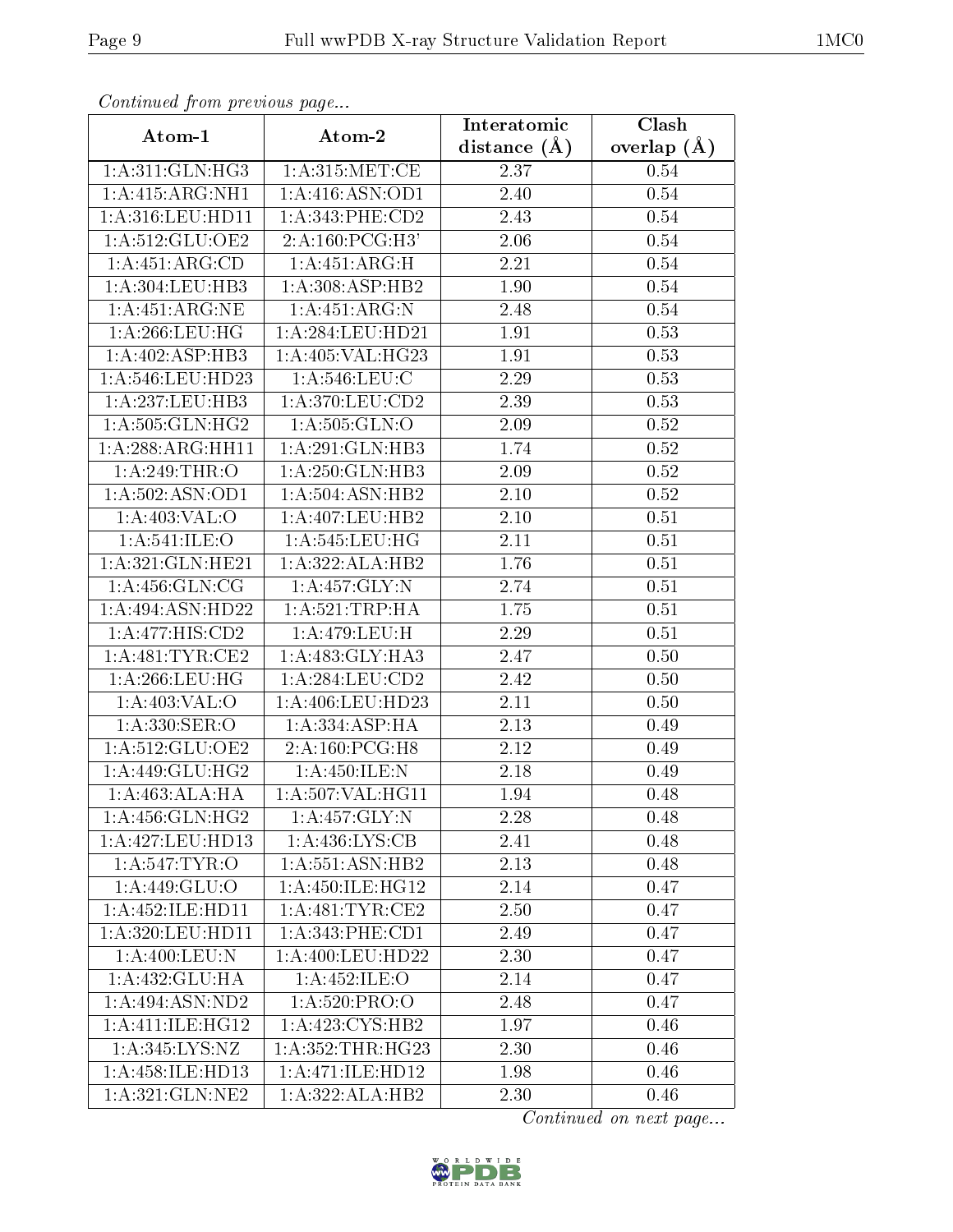| Commaca jibin previous page<br>Clash<br>Interatomic |                            |                   |               |  |  |  |
|-----------------------------------------------------|----------------------------|-------------------|---------------|--|--|--|
| Atom-1                                              | Atom-2                     | distance $(A)$    | overlap $(A)$ |  |  |  |
| 1: A:406: LEU: HA                                   | 1:A:409:GLU:HG2            | 1.97              | 0.46          |  |  |  |
| 1:A:445:ASP:HB3                                     | 1: A:448:TYR:CE1           | $\overline{2.49}$ | 0.46          |  |  |  |
| 1: A:250: GLN: HG2                                  | 1: A:250: GLN:O            | 2.16              | 0.46          |  |  |  |
| 1: A: 458: ILE: HG12                                | 1:A:471:ILE:CD1            | 2.46              | 0.46          |  |  |  |
| 1: A:468: ILE: HDI1                                 | 1: A:531:THR:HA            | 1.98              | 0.46          |  |  |  |
| 1:A:358:VAL:CG1                                     | 1:A:359:ILE:N              | 2.79              | 0.46          |  |  |  |
| 1: A:500:ILE:HG23                                   | 1: A: 537: CYS: HB3        | 1.97              | $0.46\,$      |  |  |  |
| 1:A:427:LEU:CD1                                     | 1:A:436:LYS:HB2            | 2.41              | 0.45          |  |  |  |
| 1:A:485:ASP:C                                       | $1:\overline{A:487:SER:H}$ | 2.19              | 0.45          |  |  |  |
| 1:A:355:ASP:O                                       | 1:A:358:VAL:HG12           | 2.16              | 0.45          |  |  |  |
| 1: A:258:LEU:HD13                                   | 1:A:374:LEU:HD21           | 1.98              | 0.45          |  |  |  |
| 1:A:304:LEU:HD11                                    | 1:A:323:MET:SD             | 2.57              | 0.45          |  |  |  |
| 1:A:442:VAL:O                                       | 1:A:443:VAL:C              | 2.55              | 0.45          |  |  |  |
| 1:A:427:LEU:N                                       | 1:A:427:LEU:HD12           | 2.32              | 0.44          |  |  |  |
| 1: A:246: GLN:OE1                                   | 1:A:272:GLY:HA2            | 2.17              | 0.44          |  |  |  |
| 1:A:324:LEU:HD12                                    | 1:A:351:PHE:HB3            | 1.98              | 0.44          |  |  |  |
| 1:A:550:VAL:O                                       | 1:A:550:VAL:HG23           | 2.17              | 0.44          |  |  |  |
| 1: A:242:LEU:HD12                                   | 1:A:242:LEU:HA             | 1.80              | 0.44          |  |  |  |
| 1:A:482:ARG:O                                       | 1:A:486:ASP:OD1            | 2.36              | 0.44          |  |  |  |
| 1: A: 323: MET:HG3                                  | 1: A:343: PHE:CE1          | 2.53              | 0.44          |  |  |  |
| 1:A:428:LEU:HD11                                    | 1:A:454:ALA:HB1            | 1.98              | 0.44          |  |  |  |
| 1: A:215: TYR: C                                    | 1:A:217:ASP:N              | 2.69              | 0.44          |  |  |  |
| 1:A:397:PHE:CA                                      | 1:A:400:LEU:HD23           | 2.43              | 0.44          |  |  |  |
| 1:A:546:LEU:O                                       | 1:A:550:VAL:HG13           | 2.18              | 0.44          |  |  |  |
| 1:A:451:ARG:CD                                      | 1:A:451:ARG:N              | 2.81              | 0.43          |  |  |  |
| 1:A:228:GLU:O                                       | 1: A:240:LYS:NZ            | 2.39              | 0.43          |  |  |  |
| 1: A: 305: THR: HG22                                | 1: A:306: SER:H            | 1.79              | 0.43          |  |  |  |
| 1: A: 358: VAL: HG13                                | 1:A:359:ILE:N              | 2.33              | 0.43          |  |  |  |
| 1:A:397:PHE:C                                       | 1:A:400:LEU:HD23           | 2.38              | 0.43          |  |  |  |
| 1:A:433:LEU:N                                       | 1:A:452:ILE:O              | 2.52              | 0.43          |  |  |  |
| 1:A:461:HIS:O                                       | 1: A:465:THR:HG23          | 2.17              | 0.43          |  |  |  |
| 1:A:263:ASN:O                                       | 1:A:284:LEU:HD12           | 2.19              | 0.42          |  |  |  |
| 1: A:305:THR:CG2                                    | 1:A:306:SER:H              | 2.32              | 0.42          |  |  |  |
| 1:A:248:GLU:HB3                                     | 1:A:358:VAL:HG21           | 2.00              | 0.42          |  |  |  |
| 1:A:422:ILE:HD12                                    | 2:A:160:PCG:N1             | 2.35              | 0.42          |  |  |  |
| 1: A:429: ASP:O                                     | 1:A:430:GLN:HB3            | 2.19              | 0.42          |  |  |  |
| 1: A: 232: LEU: HA                                  | 3: A:5: HOH:O              | 2.18              | 0.42          |  |  |  |
| 1: A:526: ASP:HA                                    | 1:A:529:LEU:HD12           | 2.03              | 0.41          |  |  |  |
| 1: A:222: ILE: HG22                                 | 1:A:223:LEU:N              | 2.35              | 0.41          |  |  |  |
| 1:A:494:ASN:OD1                                     | 1:A:515:ASN:HA             | 2.21              | 0.41          |  |  |  |
| 1: A:215: TYR: C                                    | 1:A:217:ASP:H              | 2.24              | 0.41          |  |  |  |

Continued from previous page.

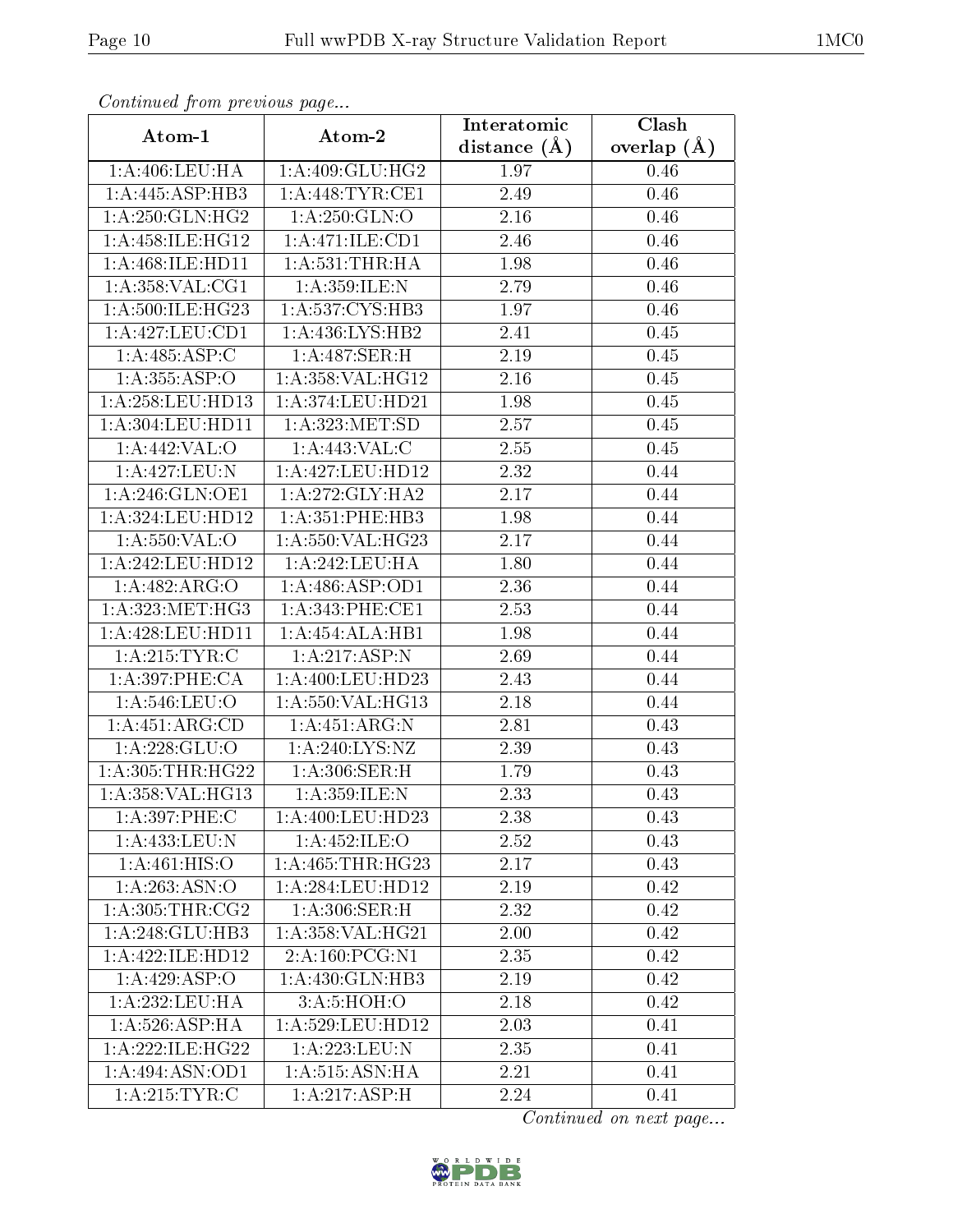| Atom-1                        | Atom-2             | Interatomic<br>distance (A | Clash<br>overlap (Å |
|-------------------------------|--------------------|----------------------------|---------------------|
| 1: A:265: GLN: HG2            | 1:A:283:PRO:HA     | 2.03                       | 0.41                |
| $1:A:\overline{492:THR:HG21}$ | 1:A:495:ILE:CD1    | 2.45                       | 0.41                |
| 1: A:446: GLU:O               | 1:A:449:GLU:HB2    | 2.21                       | 0.41                |
| 1: A:448: TYR:H               | 1: A:448: TYR: HD1 | 167                        | 0.41                |
| 1:A:433:LEU:O                 | 1: A:451: ARG: HA  | 2.21                       | በ 4በ                |

Continued from previous page...

All (1) symmetry-related close contacts are listed below. The label for Atom-2 includes the symmetry operator and encoded unit-cell translations to be applied.

| Atom-1                               | Atom-2                       | Interatomic<br>distance $(A)$ | Clash<br>overlap (A |
|--------------------------------------|------------------------------|-------------------------------|---------------------|
| $1:$ A $:$ 390:LEU $\cdot$ CD1 $\pm$ | 1:A:390:LEU:CD1[14]<br>-6551 |                               | $0.03\,$            |

## 5.3 Torsion angles (i)

#### 5.3.1 Protein backbone (i)

In the following table, the Percentiles column shows the percent Ramachandran outliers of the chain as a percentile score with respect to all X-ray entries followed by that with respect to entries of similar resolution.

The Analysed column shows the number of residues for which the backbone conformation was analysed, and the total number of residues.

| $\mid$ Mol $\mid$ Chain $\mid$ | Analysed                                                                        |  | Favoured   Allowed   Outliers   Percentiles |
|--------------------------------|---------------------------------------------------------------------------------|--|---------------------------------------------|
|                                | $\mid$ 339/368 (92%) $\mid$ 303 (89%) $\mid$ 26 (8%) $\mid$ 10 (3%) $\mid$ 4 15 |  |                                             |

All (10) Ramachandran outliers are listed below:

| Mol | Chain | Res | Type       |
|-----|-------|-----|------------|
| 1   | А     | 286 | MET        |
| 1   | A     | 445 | ASP        |
| 1   | А     | 352 | THR        |
| 1   | A     | 449 | GLU        |
| 1   | A     | 344 | <b>ASN</b> |
| 1   | А     | 550 | <b>VAL</b> |
| 1   | A     | 454 | ALA        |
| 1   | А     | 515 | <b>ASN</b> |
| 1   | А     | 443 | VAL        |
|     | Δ     | 450 | ILE        |

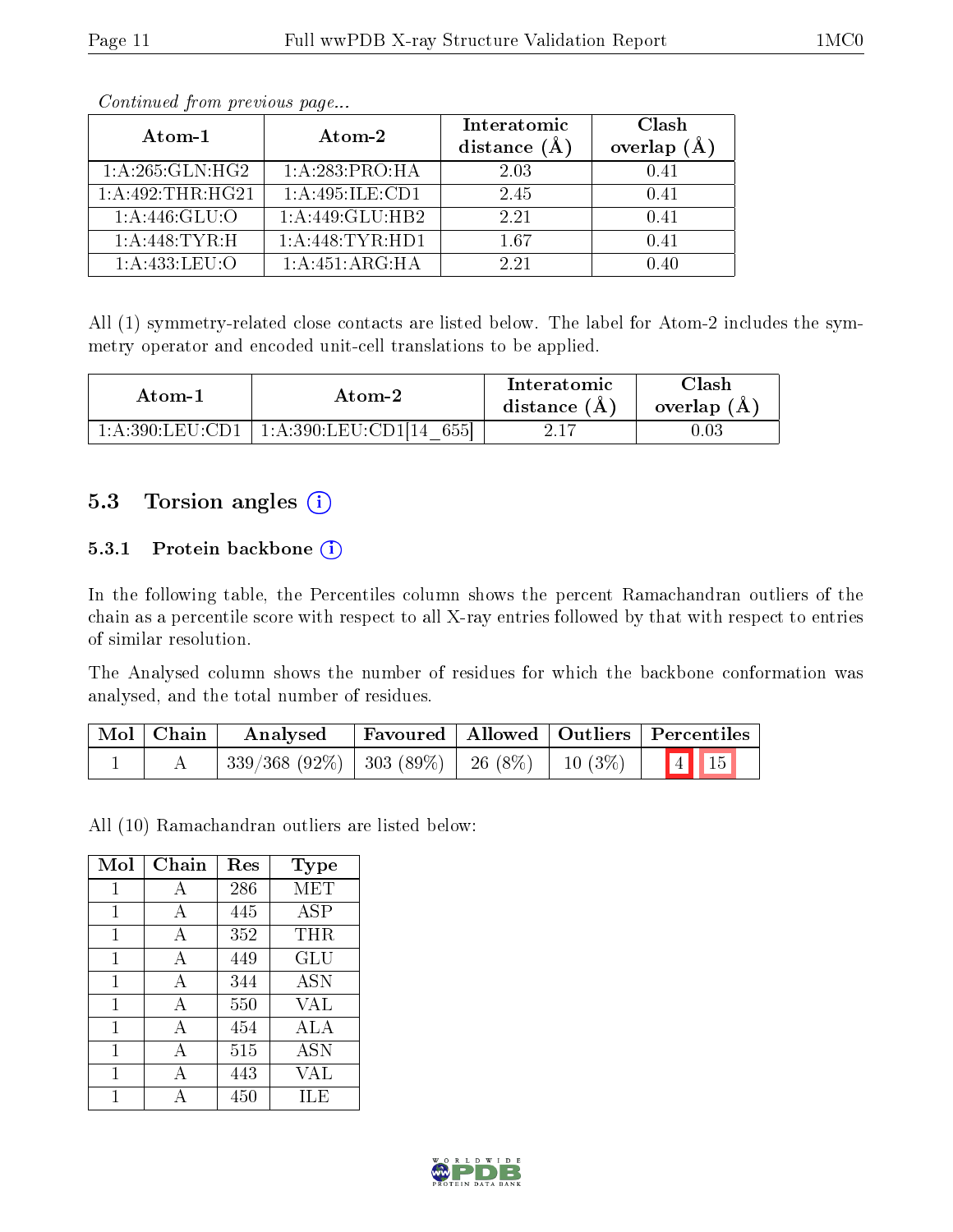#### 5.3.2 Protein sidechains  $(i)$

In the following table, the Percentiles column shows the percent sidechain outliers of the chain as a percentile score with respect to all X-ray entries followed by that with respect to entries of similar resolution.

The Analysed column shows the number of residues for which the sidechain conformation was analysed, and the total number of residues.

| Mol   Chain | Rotameric   Outliers   Percentiles<br>Analysed |  |  |  |  |
|-------------|------------------------------------------------|--|--|--|--|
|             | $299/324(92\%)$ 280 (94\%) 19 (6\%) 17 41      |  |  |  |  |

All (19) residues with a non-rotameric sidechain are listed below:

| Mol            | $Ch\overline{\text{ain}}$ | $\operatorname{Res}% \left( \mathcal{N}\right) \equiv\operatorname{Res}(\mathcal{N}_{0},\mathcal{N}_{0})$ | Type                               |
|----------------|---------------------------|-----------------------------------------------------------------------------------------------------------|------------------------------------|
| 1              | A                         | 231                                                                                                       | <b>ASP</b>                         |
| $\mathbf{1}$   | $\overline{A}$            | 242                                                                                                       | LEU                                |
| $\mathbf{1}$   | $\overline{\rm A}$        | 308                                                                                                       | ASP                                |
| $\mathbf{1}$   | $\overline{\rm A}$        | 321                                                                                                       | <b>GLN</b>                         |
| $\mathbf{1}$   | $\overline{\rm A}$        | 324                                                                                                       | LEU                                |
| $\mathbf{1}$   | $\overline{\rm A}$        | 369                                                                                                       | <b>VAL</b>                         |
| $\overline{1}$ | $\overline{A}$            | 381                                                                                                       | $\overline{\text{LYS}}$            |
| $\overline{1}$ | $\overline{\rm A}$        | 389                                                                                                       | LEU                                |
| $\mathbf{1}$   | $\overline{A}$            | 396                                                                                                       | LEU                                |
| $\overline{1}$ | $\overline{A}$            | 419                                                                                                       | <b>ASN</b>                         |
| $\mathbf{1}$   | $\overline{\rm A}$        | 448                                                                                                       | <b>TYR</b>                         |
| $\mathbf{1}$   | $\overline{\rm A}$        | 451                                                                                                       | ARG                                |
| $\mathbf{1}$   | $\overline{\rm A}$        | 452                                                                                                       | <b>ILE</b>                         |
| $\overline{1}$ | $\overline{\rm A}$        | 482                                                                                                       | $\overline{\rm{ARG}}$              |
| $\overline{1}$ | $\overline{\rm A}$        | 486                                                                                                       | <b>ASP</b>                         |
| $\mathbf{1}$   | $\overline{\rm A}$        | 494                                                                                                       | $\overline{\mathrm{A}}\mathrm{SN}$ |
| $\mathbf{1}$   | $\overline{A}$            | 521                                                                                                       | TRP                                |
| $\mathbf{1}$   | $\overline{\rm A}$        | 537                                                                                                       | <b>CYS</b>                         |
| $\overline{1}$ | $\overline{\rm A}$        | 554                                                                                                       | GLN                                |

Some sidechains can be flipped to improve hydrogen bonding and reduce clashes. All (9) such sidechains are listed below:

| Mol | Chain | Res | Type       |
|-----|-------|-----|------------|
|     |       | 247 | <b>GLN</b> |
|     |       | 321 | <b>GLN</b> |
|     |       | 360 | <b>GLN</b> |
|     |       | 364 | <b>HIS</b> |
|     |       | 419 | ASN        |
|     |       | 456 | <b>GLN</b> |

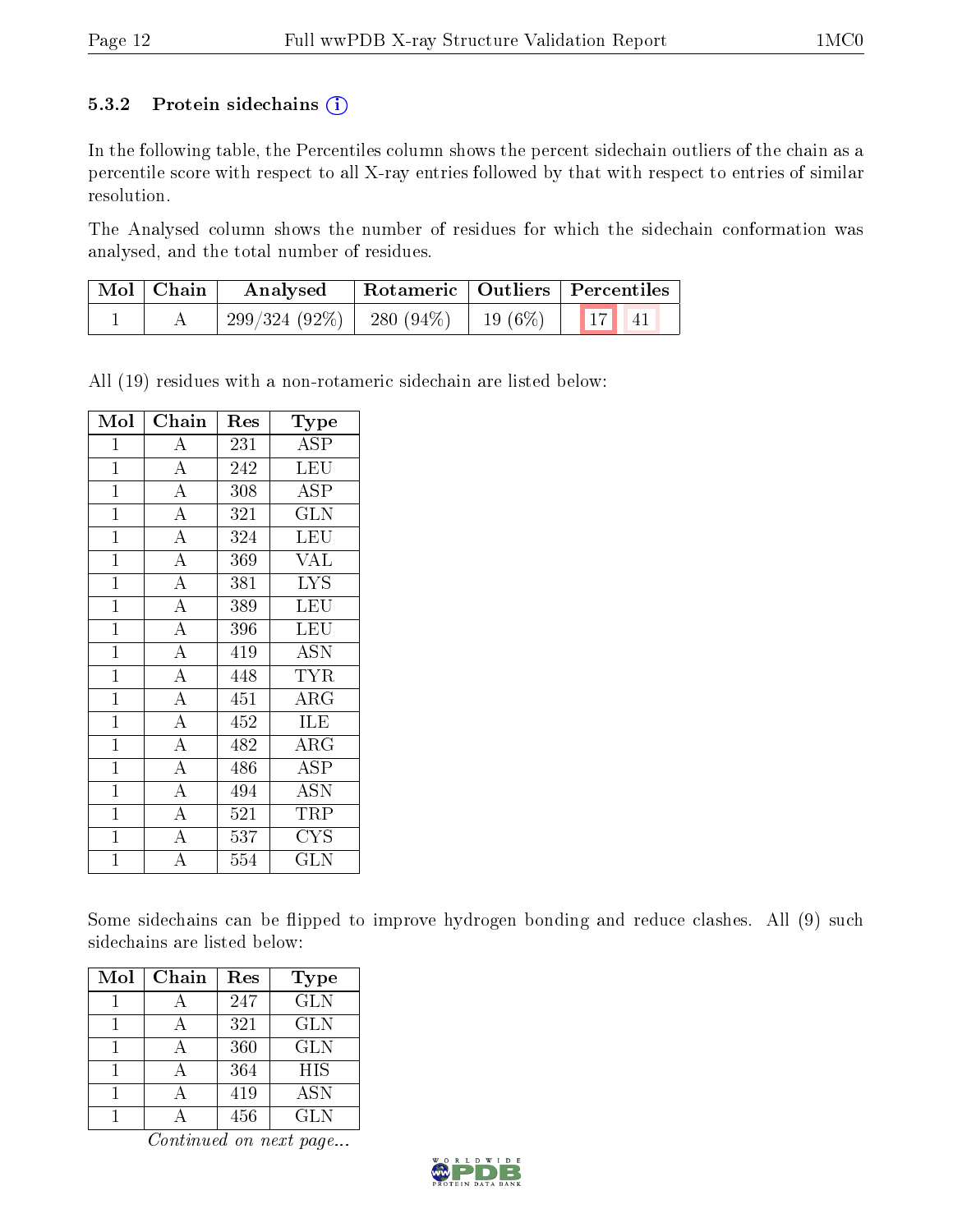Continued from previous page...

| $\operatorname{Mol}$ | Chain | Res | Type |
|----------------------|-------|-----|------|
|                      |       | 467 | GL N |
|                      |       | 477 | НIS  |
|                      |       | 505 | GL N |

#### $5.3.3$  RNA (i)

There are no RNA molecules in this entry.

## 5.4 Non-standard residues in protein, DNA, RNA chains (i)

There are no non-standard protein/DNA/RNA residues in this entry.

### 5.5 Carbohydrates (i)

There are no carbohydrates in this entry.

# 5.6 Ligand geometry (i)

1 ligand is modelled in this entry.

In the following table, the Counts columns list the number of bonds (or angles) for which Mogul statistics could be retrieved, the number of bonds (or angles) that are observed in the model and the number of bonds (or angles) that are dened in the Chemical Component Dictionary. The Link column lists molecule types, if any, to which the group is linked. The Z score for a bond length (or angle) is the number of standard deviations the observed value is removed from the expected value. A bond length (or angle) with  $|Z| > 2$  is considered an outlier worth inspection. RMSZ is the root-mean-square of all Z scores of the bond lengths (or angles).

| Mol | Type | , Chain∣ | $\pm$ Res $^+$ | Link                     |            | Bond lengths |                   |          | Bond angles |         |
|-----|------|----------|----------------|--------------------------|------------|--------------|-------------------|----------|-------------|---------|
|     |      |          |                | Counts-                  | RMSZ       | $\# Z $      | $\mathrm{Counts}$ | RMSZ     | H  Z        |         |
|     | PCG  | A        | 160            | $\overline{\phantom{a}}$ | 22, 26, 26 | 2.66         | $(36\%)$<br> 8    | 26,41,41 | 4.50        | 15(57%) |

In the following table, the Chirals column lists the number of chiral outliers, the number of chiral centers analysed, the number of these observed in the model and the number defined in the Chemical Component Dictionary. Similar counts are reported in the Torsion and Rings columns. '-' means no outliers of that kind were identified.

|     |     |  | Mol   Type   Chain   Res   Link   Chirals   Torsions   Rings |  |
|-----|-----|--|--------------------------------------------------------------|--|
| PCG | 160 |  | $\mid 0/0/31/31 \mid 1/4/4/4 \mid$                           |  |

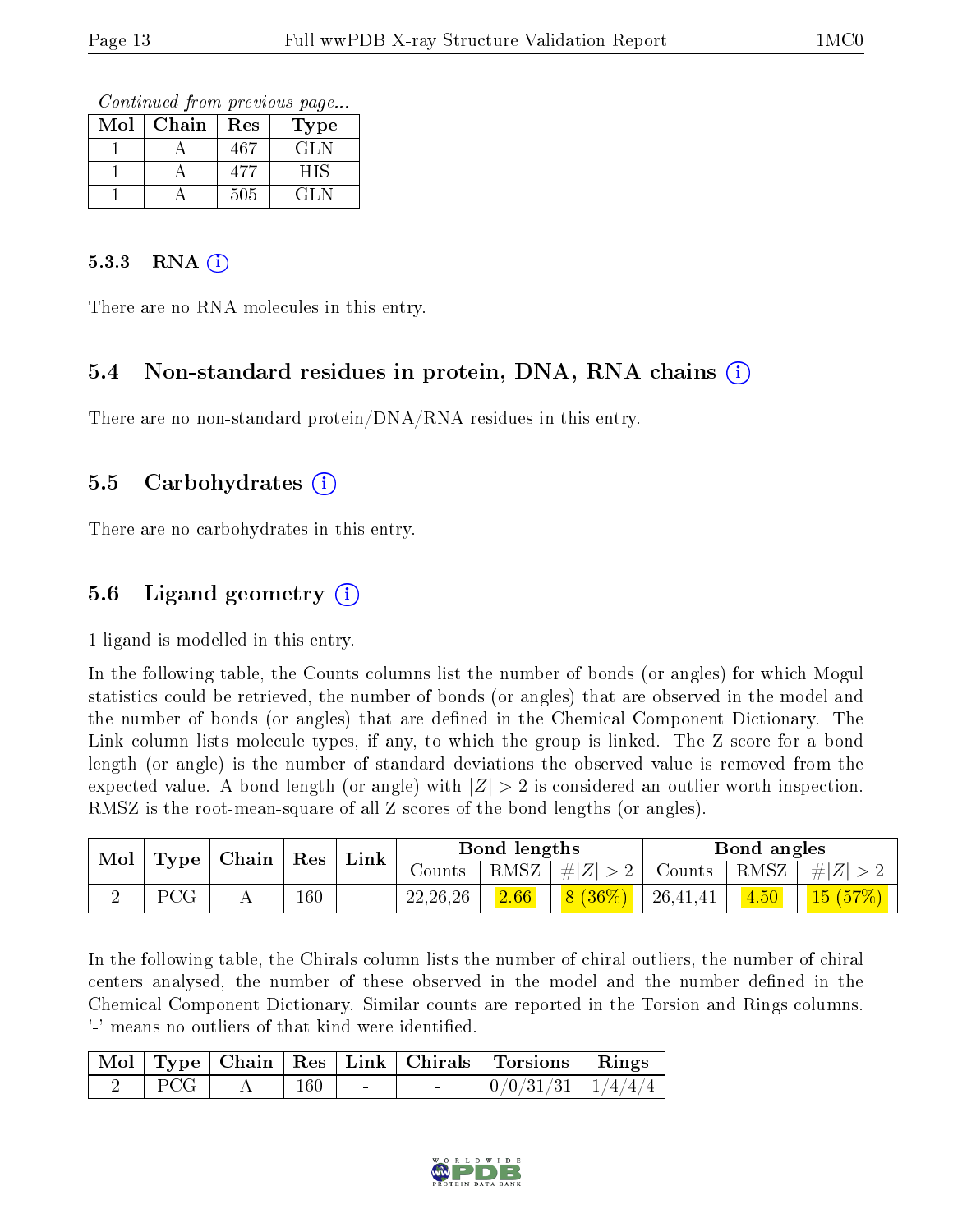| Mol            | Chain | Res | Type | Atoms      | $\mathbf{Z}$ | Observed $(A$ | $Ideal(\AA)$ |
|----------------|-------|-----|------|------------|--------------|---------------|--------------|
| $\overline{2}$ | А     | 160 | PCG  | PA-O5'     | $-5.99$      | 1.50          | 1.57         |
| $\overline{2}$ | А     | 160 | PCG  | $C6-N1$    | 5.69         | 1.42          | 1.33         |
| $\overline{2}$ | А     | 160 | PCG  | $C4-N3$    | 4.71         | 1.43          | 1.35         |
| $\overline{2}$ | А     | 160 | PCG  | $O3'-C3'$  | 4.64         | 1.51          | 1.44         |
| 2              | А     | 160 | PCG  | $PA-O3'$   | $-3.87$      | 1.51          | 1.57         |
| $\overline{2}$ | А     | 160 | PCG  | $C2-N1$    | 3.04         | 1.40          | 1.35         |
| $\overline{2}$ | А     | 160 | PCG  | $C6-C5$    | 2.48         | 1.45          | 1.41         |
| $\overline{2}$ |       | 160 | PCG  | $O4'$ -C1' | 2.09         | 1.44          | 1.41         |

All (8) bond length outliers are listed below:

All (15) bond angle outliers are listed below:

| Mol            | Chain | Res     | Type       | Atoms            | Z       | Observed $(°)$ | Ideal $(^\circ)$ |
|----------------|-------|---------|------------|------------------|---------|----------------|------------------|
| $\overline{2}$ | A     | $160\,$ | PCG        | $O3'-C3'-C2'$    | 10.22   | 125.63         | 115.61           |
| $\overline{2}$ | А     | 160     | PCG        | $O5'$ -PA- $O3'$ | $-9.08$ | 93.17          | 105.68           |
| $\overline{2}$ | А     | 160     | PCG        | $C5-C6-N1$       | $-7.84$ | 112.71         | 123.43           |
| $\overline{2}$ | А     | 160     | PCG        | $C1'$ -N9-C4     | $-7.31$ | 113.80         | 126.64           |
| $\overline{2}$ | А     | 160     | <b>PCG</b> | $O1A-PA-O3'$     | 7.19    | 123.78         | 107.04           |
| $\overline{2}$ | А     | 160     | PCG        | $C6-N1-C2$       | 6.71    | 126.59         | 115.93           |
| $\overline{2}$ | A     | 160     | PCG        | $C2'$ -C3'-C4'   | $-6.40$ | 91.88          | 103.22           |
| $\overline{2}$ | А     | 160     | PCG        | $O3'$ -C3'-C4'   | 3.54    | 113.38         | 110.71           |
| $\overline{2}$ | А     | 160     | PCG        | $O2'$ -C2'-C3'   | 3.41    | 120.84         | 111.17           |
| $\overline{2}$ | А     | 160     | PCG        | $N3-C2-N1$       | $-3.28$ | 122.85         | 127.22           |
| $\overline{2}$ | А     | 160     | PCG        | $C6-C5-C4$       | $-3.21$ | 117.73         | 120.80           |
| $\overline{2}$ | А     | 160     | PCG        | $C4-C5-N7$       | $-2.66$ | 106.63         | 109.40           |
| $\overline{2}$ | A     | 160     | PCG        | $C2-N3-C4$       | $-2.62$ | 112.36         | 115.36           |
| $\overline{2}$ | А     | 160     | <b>PCG</b> | $O3'$ -PA- $O2A$ | 2.57    | 115.90         | 110.39           |
| $\overline{2}$ | А     | 160     | PCG        | $O4'$ -C4'-C5'   | 2.28    | 119.19         | 112.37           |

There are no chirality outliers.

There are no torsion outliers.

All (1) ring outliers are listed below:

| $\sqrt{\rm{Mol}}$   Chain   Res   Type $^+$ |      | Atoms                        |
|---------------------------------------------|------|------------------------------|
|                                             | 160- | PCG   C3'-C4'-C5'-O3'-O5'-PA |

1 monomer is involved in 3 short contacts:

|  |             | Mol   Chain   Res   Type   Clashes   Symm-Clashes |
|--|-------------|---------------------------------------------------|
|  | $160 + PCG$ |                                                   |

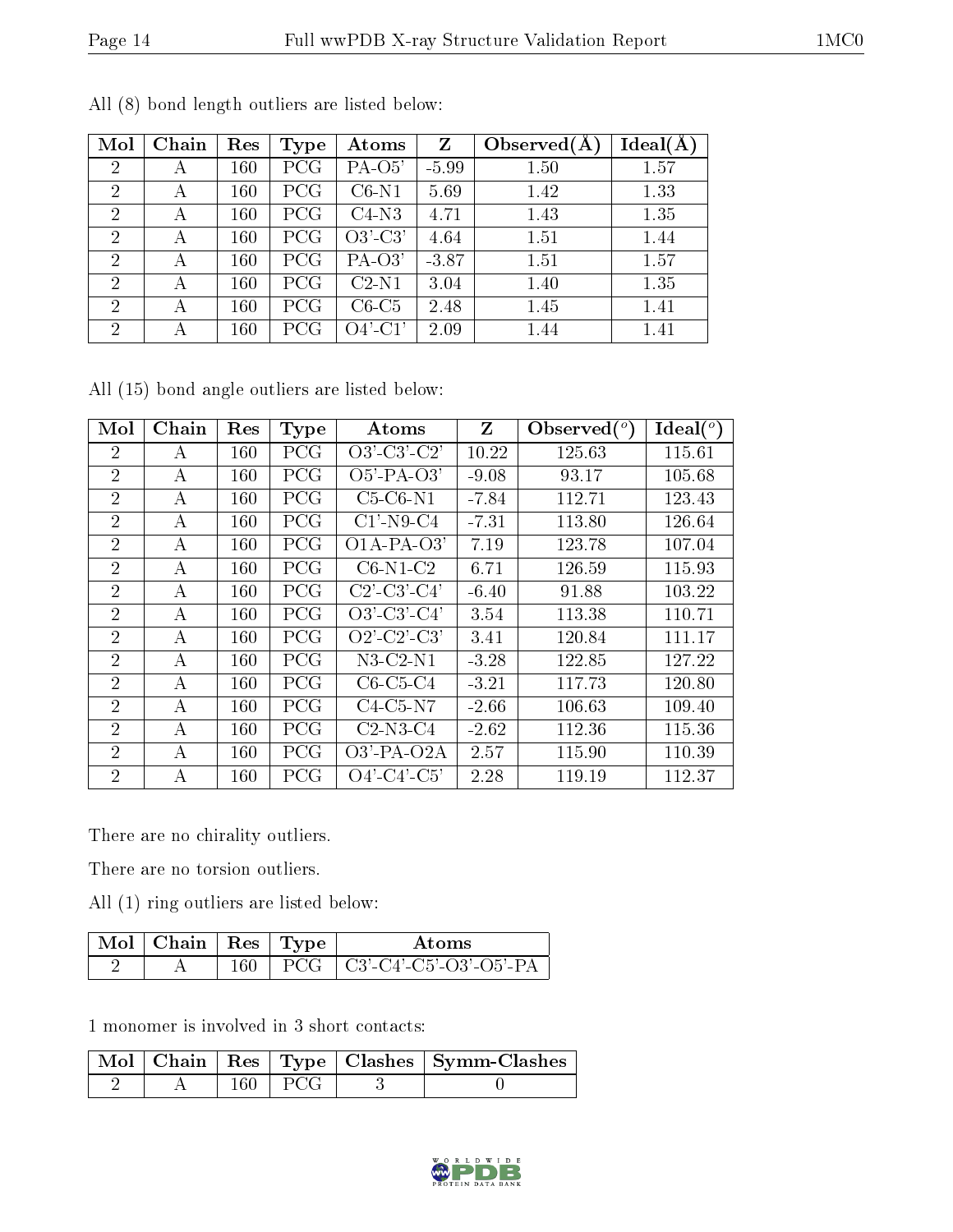The following is a two-dimensional graphical depiction of Mogul quality analysis of bond lengths, bond angles, torsion angles, and ring geometry for all instances of the Ligand of Interest. In addition, ligands with molecular weight > 250 and outliers as shown on the validation Tables will also be included. For torsion angles, if less then 5% of the Mogul distribution of torsion angles is within 10 degrees of the torsion angle in question, then that torsion angle is considered an outlier. Any bond that is central to one or more torsion angles identified as an outlier by Mogul will be highlighted in the graph. For rings, the root-mean-square deviation (RMSD) between the ring in question and similar rings identified by Mogul is calculated over all ring torsion angles. If the average RMSD is greater than 60 degrees and the minimal RMSD between the ring in question and any Mogul-identified rings is also greater than 60 degrees, then that ring is considered an outlier. The outliers are highlighted in purple. The color gray indicates Mogul did not find sufficient equivalents in the CSD to analyse the geometry.



### 5.7 [O](https://www.wwpdb.org/validation/2017/XrayValidationReportHelp#nonstandard_residues_and_ligands)ther polymers (i)

There are no such residues in this entry.

### 5.8 Polymer linkage issues (i)

There are no chain breaks in this entry.

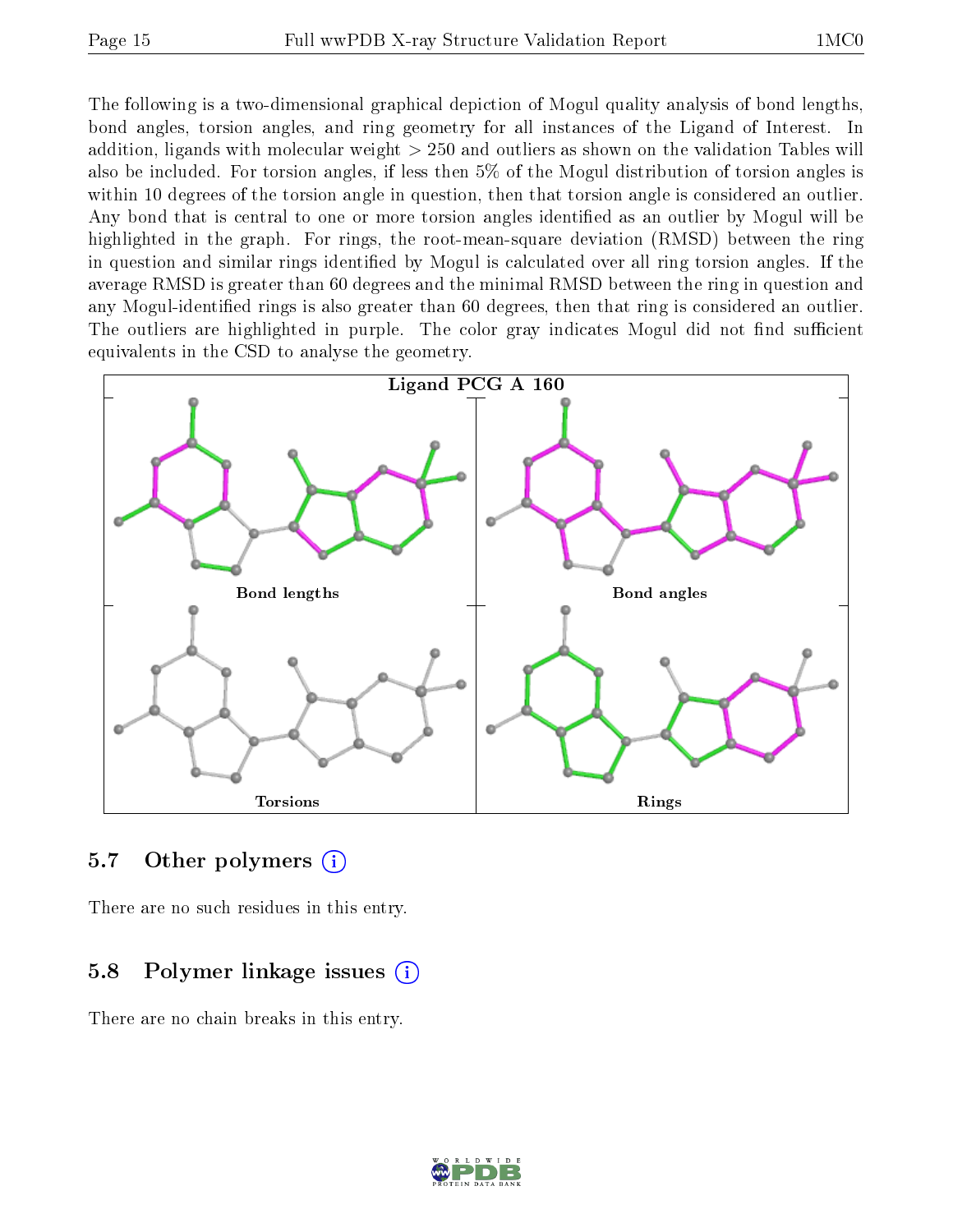# 6 Fit of model and data  $(i)$

# 6.1 Protein, DNA and RNA chains  $(i)$

In the following table, the column labelled  $#RSRZ> 2'$  contains the number (and percentage) of RSRZ outliers, followed by percent RSRZ outliers for the chain as percentile scores relative to all X-ray entries and entries of similar resolution. The OWAB column contains the minimum, median,  $95<sup>th</sup>$  percentile and maximum values of the occupancy-weighted average B-factor per residue. The column labelled ' $Q< 0.9$ ' lists the number of (and percentage) of residues with an average occupancy less than 0.9.

| $\mid$ Mol $\mid$ Chain | Analysed         | $^\circ$ <rsrz></rsrz> | $\#\text{RSRZ}{>}2$ |  | $OWAB(A^2)$ $\vert$ Q<0.9             |  |
|-------------------------|------------------|------------------------|---------------------|--|---------------------------------------|--|
|                         | $341/368$ (92\%) | $-0.03$                |                     |  | 17 (4\%)   28   24   57, 83, 137, 167 |  |

All (17) RSRZ outliers are listed below:

| Mol            | Chain              | Res | Type                 | $_{\rm RSRZ}$ |
|----------------|--------------------|-----|----------------------|---------------|
| $\mathbf 1$    | А                  | 555 | TYR                  | 4.3           |
| $\overline{1}$ | $\overline{A}$     | 446 | GLU                  | 4.1           |
| $\mathbf 1$    | А                  | 554 | GLN                  | 4.0           |
| $\mathbf{1}$   | А                  | 447 | SER                  | 3.9           |
| $\mathbf{1}$   | $\overline{A}$     | 215 | <b>TYR</b>           | 3.7           |
| $\mathbf{1}$   | А                  | 511 | ALA                  | 3.6           |
| $\mathbf{1}$   | $\overline{A}$     | 424 | SER.                 | $3.6\,$       |
| $\mathbf{1}$   | $\overline{\rm A}$ | 512 | $\operatorname{GLU}$ | 3.4           |
| $\mathbf{1}$   | $\overline{A}$     | 217 | ASP                  | 3.0           |
| $\mathbf{1}$   | $\overline{\rm A}$ | 430 | GLN                  | 2.7           |
| $\mathbf{1}$   | $\overline{A}$     | 341 | <b>CYS</b>           | 2.6           |
| $\overline{1}$ | $\overline{A}$     | 552 | $\operatorname{GLU}$ | 2.6           |
| $\overline{1}$ | A                  | 510 | <b>VAL</b>           | 2.5           |
| $\mathbf{1}$   | $\bf{A}$           | 503 | $\operatorname{GLU}$ | 2.5           |
| $\mathbf{1}$   | $\bf{A}$           | 448 | TYR                  | 2.2           |
| $\mathbf{1}$   | $\overline{\rm A}$ | 497 | CYS                  | 2.2           |
| $\mathbf{1}$   | $\overline{A}$     | 553 | ALA                  | 2.2           |

## 6.2 Non-standard residues in protein, DNA, RNA chains (i)

There are no non-standard protein/DNA/RNA residues in this entry.

### 6.3 Carbohydrates  $(i)$

There are no carbohydrates in this entry.